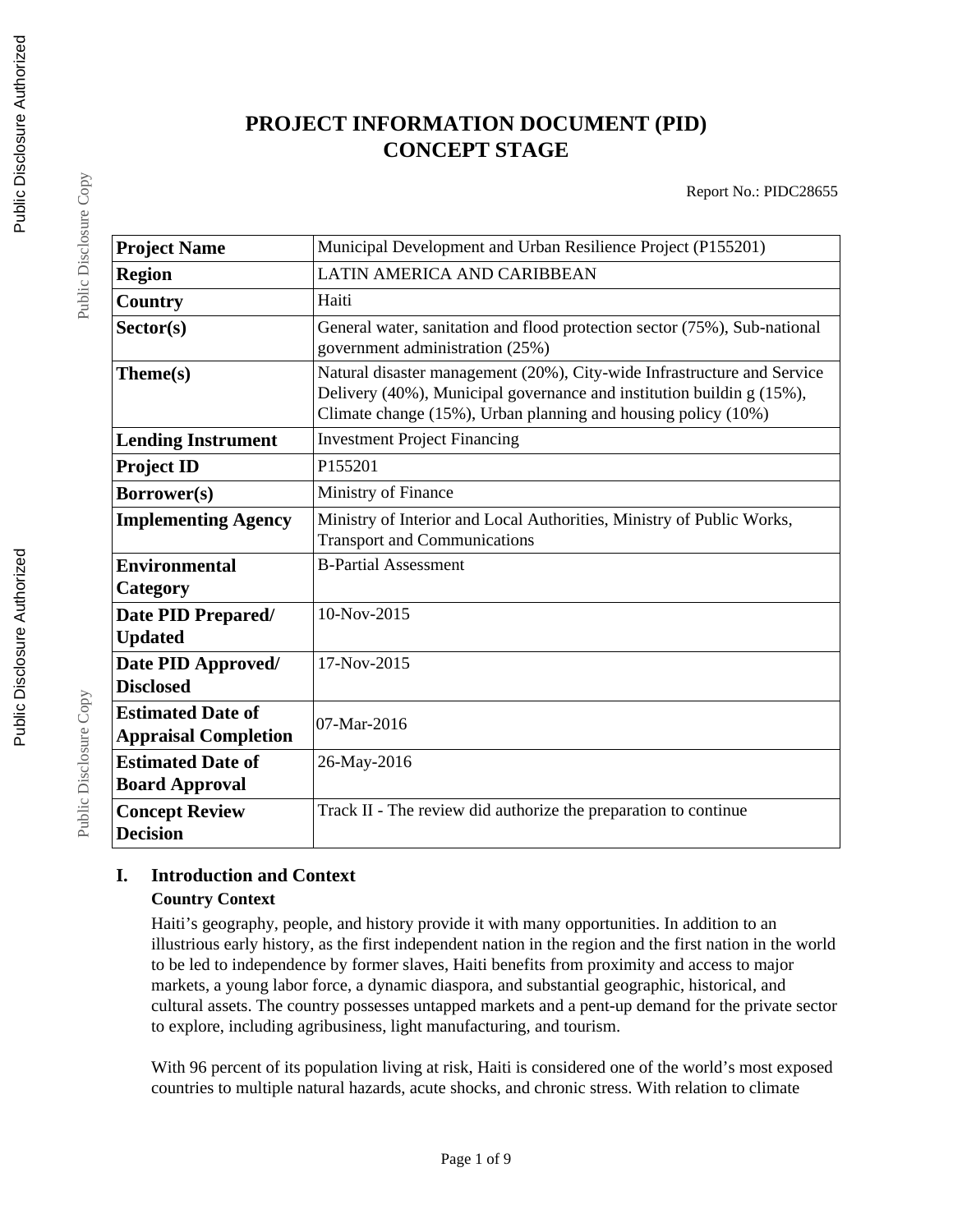risks, Haiti ranked as the third most affected country to climate-related events from 1994 to 2013. Based on the analysis of historical data for the period 1976-2012, average damages and losses associated with hydro-meteorological events alone are estimated at an amount equivalent to 1.95 percent of GDP. Urban areas are the most exposed to natural hazards, with 27 out of 140 municipalities situated in high risk flood-prone areas, with two-thirds of urban municipalities and over 70 percent of Haiti's urban population affected by hurricanes with medium to high impact.

In Haiti, significant urbanization occurred despite persistent poverty and low levels of economic development. Now a predominantly urban country, an estimated 58 percent of Haitians live in urban areas. Despite the exponential growth of the total population living in urban areas – 12.5 percent in 1950, 20.3 percent in 1971, 47 percent in 2009, and projections of 61.9 percent and 70.4 percent in 2030 and 2050 respectively – challenges at the nexus of urban poverty and vulnerability have been inadequately addressed.

Haiti's urban system is characterized by the demographic and economic dominance of Port-au-Prince that represents approximately 38% of the total urban population of Haiti in 2015 (Port au Prince has an estimated population of 2.4 million, the estimated total urban population in Haiti is 6.3 million, and the total population in Haiti estimated at 10.9 million). In 2010, 65 percent of Haiti's GDP was estimated to be located in Port-au-Prince. A rebalancing of the highly centralized Haitian economy requires the development of regional growth poles outside the capital's metropolitan region.

#### **Sectoral and Institutional Context**

Cap Haitien is the second largest city of Haiti, with a recorded 240,660 inhabitants in 2009. Its broader metropolitan region – defined by the area of influence of the first ring of satellite cities that surrounds Cap Haitien as well as geographic factors that preconditions the extent of that influence – encompasses six municipalities (Cap-Haitien, Limonade, Quartier Morin, Plaine du Nord, Acul du Nord and Milot), bringing the total population to 442,028. With half of its population under 20 years of age, a fertility rate of 3 and 4 infants per women in urban and rural areas respectively, and 18 percent of rural-to-urban migration during the period 1995-2009, the metropolitan region holds the human capital potential to exploit its rich cultural heritage and environmental tourism opportunities, as illustrated by a near 50 percent increase in cruise tourism from 2012 to 2013. Industrial development opportunities have also emerged in the region through the establishment of Caracol's industrial park, which already created close to 6,000 jobs and may create up to 25,000 new jobs in the near term.

Spatially and economically drawn toward the east corridor which spans from Cap Haitien to Ouanaminthe and the Dominican Republic, the metropolitan region of Cap Haitien has attracted significant foreign investment and donor financing. However, the region has emerged as a fragmented system of urban settlements highly exposed and vulnerable to natural and anthropic hazards. At least 32,000 inhabitants in Cap Haitien, who are living in precarious houses built in ravines, along river banks, and around water basins, are highly exposed and vulnerable to flooding and sea level rise.

Cap Haitien is congested with few zones available for expansion or redevelopment. There is very little land within the administrative boundary of the city to build safe housing, and only a few unsafe opportunities for new constructions in high risk zones where individuals find affordable lands: ravines, coastal areas, river banks of Rivière Haut du Cap and Bassin Rodo. In the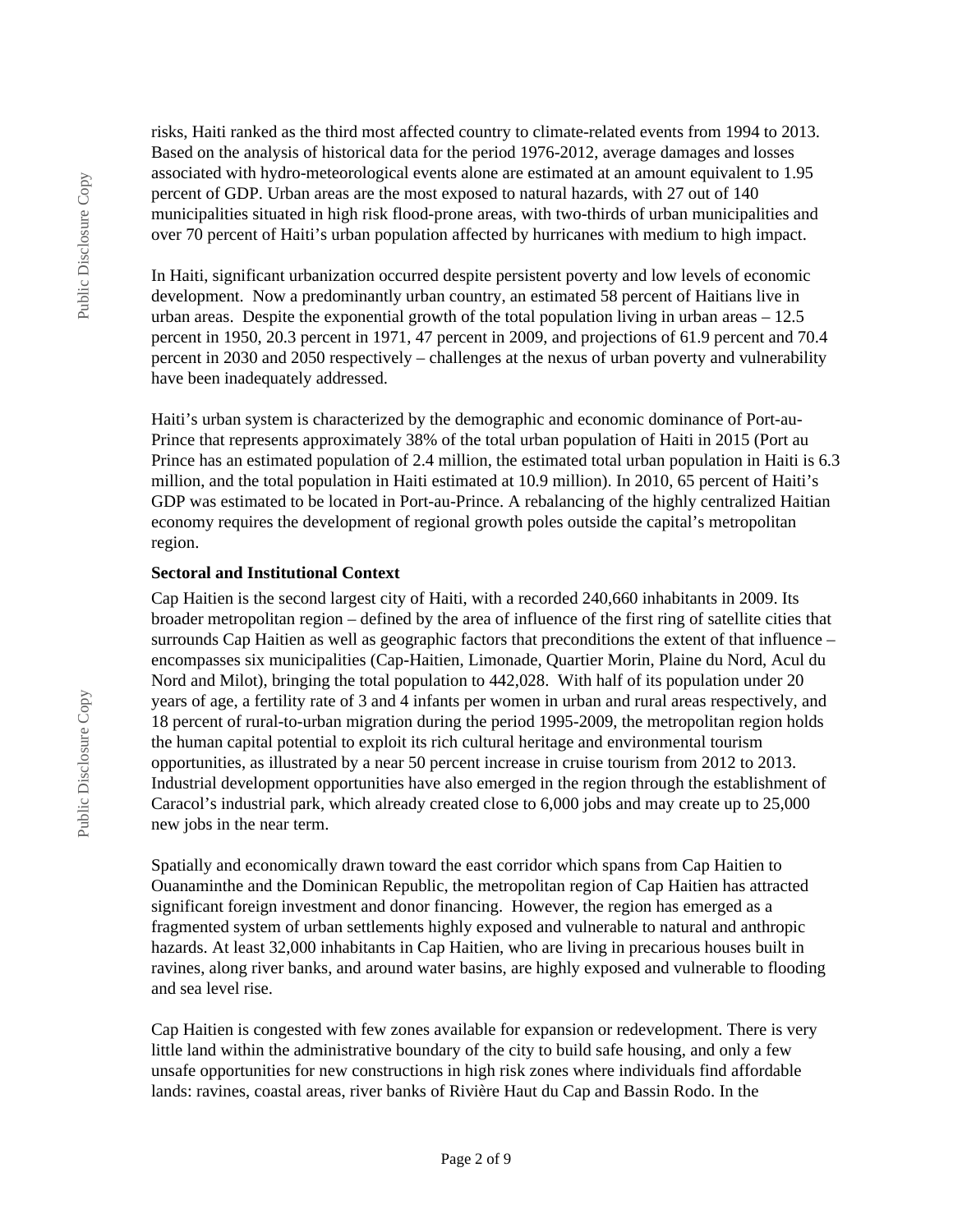forthcoming years, the continuous intakes of population in Cap Haitien (natural growth and rural-tourban migrations) will not only exacerbate the existing issues in terms of high urban risk, but it will force both individuals and institutions to reconsider the cities around Cap Haitien as potential areas for settlement, and in some case for resettlements: Acul du Nord, Plaine du Nord, Milot, Quartier Morin, and Limonade. These cities are small municipalities but constitute an urban system and will play a key role in the future spatial development of the area of Cap Haitien.

Historically, Haitian urban management capacity has been highly centralized in Port-au-Prince. Despite strategies of spatial deconcentration, little municipal or inter-municipal capacities have been developed, while no efficient and sustained decentralization efforts have permitted (i) recruitment and training of human resources, (ii) planning and coordination of urban development, (iii) efficient implementation and management of infrastructure and public services, or (iv) collection of tax revenues at the local level. Nonetheless, several policies and government programs support the decentralization trends as encouraged in the Project: national development priorities as outlined in the Strategic Development Plan of Haiti (PSDH) focus on the development of regional growth poles to counterbalance the dominance of Port-au-Prince; other strategies are also currently under implementation and support both decentralization and regional integration (the PINNE administrative decentralization project and the AGIL and LOKAL+ fiscal decentralization projects).

The deficiency of urban planning tools has been a real bottleneck up to now. On one hand the municipalities do not have the capacity or mandate to prepare, implement and enforce those plans generally designed by national government entities and external consultants. On the other hand many plans have been prepared, with little or no consideration of disaster and climate risk issues, but have never been formally approved nor owned by the municipalities nor used as a reference guide by local and national governments for sound investment decision and many infrastructure projects are still carried out by national agencies on the municipal territory without the municipality being informed or consulted.

Environmental degradation and urban development in watersheds reduce their respective retention capacity in times of heavy rainfall, and can be further exacerbated by climate change. Combined with (i) high rate of sedimentation in downstream drainage canals, (ii) lack of solid waste management systems, and (iii) uncontrolled settlements in or nearby ravines and low-lying areas, it increases the frequency of floods which adversely impact livelihoods and cause serious damage. The Cap Haitien metropolitan area is also highly exposed to earthquake and tsunami due to the proximity of the septentrional fault, with a large portion of the Cap Haitien building stock poorly constructed and highly susceptibility to structural failure in the event of an earthquake.

The proposed Project is one of four investments identified under the Strategic Program for Climate Resilience (SPCR), presented by the GoH to the Pilot Program for Climate Resilience (PPCR) Sub-Committee and approved in May 2013. In line with PPCR criteria, the Project is expected to contribute to a better understanding of climate risks in urban areas. The aim is to strategically focus interventions and build synergies with ongoing activities to maximize: (i) impact for the poorest and most vulnerable populations and (ii) replication potential (especially given the pilot nature of the PPCR). The aim of this approach is to pilot addressing urban flooding issues in ravines and lowlying areas of Cap Haitien, while enabling the identification of sustainable solutions.

#### **Relationship to CAS**

The proposed Municipal Development and Urban Resilience Project is fully consistent with the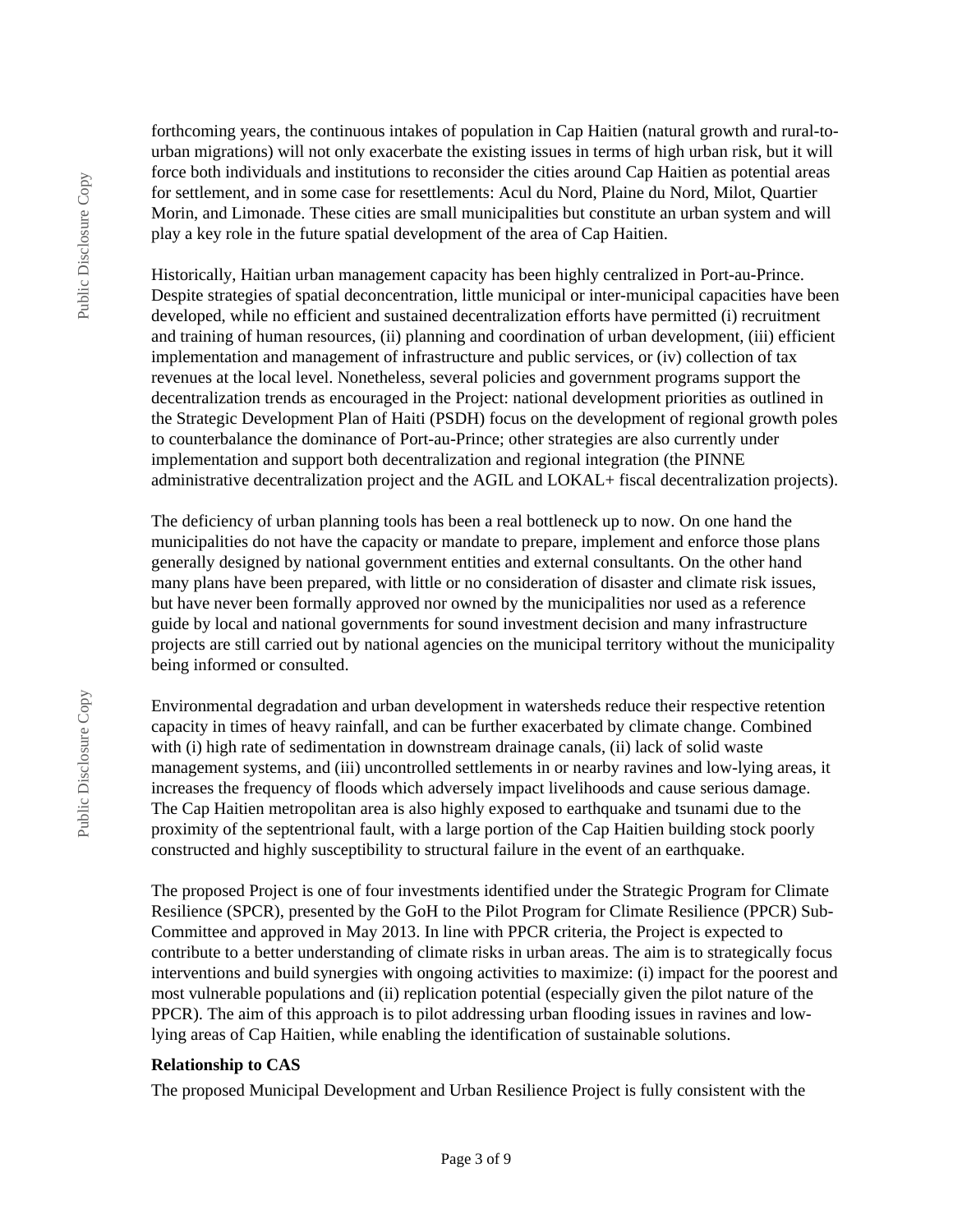World Bank Group's Systematic Country Diagnostic (SCD) released in 2015. The proposed project concurs with the pressing needs to (i) rebuild the social contract, including capacity building and the provision of services, and (ii) reduce vulnerability and build resilience, particularly in urban areas.

In addition, this project supports the objectives of the World Bank Group's Country Partnership Framework for FY16-FY19 (Report #98132-HT) discussed by the Executive Directors on August 27, 2015. The project supports the Resilience objective of Improving Disaster Prevention and Strengthening Climate Resilience and the cross-cutting Governance objective of Improving Capacity for Sustainable Basic Services delivery. This regional focus on Cap Haitien is also in line with national development priorities as outlined in the Strategic Development Plan of Haiti (PSDH). This plan includes the renovation of regional and local development poles and an improved management of disaster risks through better land-use planning as part of its first pillar named "territorial revamping."

## **II. Proposed Development Objective(s)**

## **Proposed Development Objective(s) (From PCN)**

The Project Development Objective is to improve delivery of resilient infrastructure, local services and urban management in the metropolitan area of Cap-Haitien.

#### **Key Results (From PCN)**

PDO Indicators:

o Number of municipalities achieving improvement targets in the delivery of services benefiting from project investment support;

o Increase in percentage of funded municipal development projects that are in line with approved municipal spatial and development plans;

o Number of individuals protected by disaster mitigation infrastructures

## **III. Preliminary Description**

#### **Concept Description**

The Project will contribute to the sustainable and resilient urban development of the metropolitan region of Cap Haitien through a combination of investment support and capacity building. The Project will focus on the six municipalities of the metropolitan region of Cap Haitien, benefiting the populations of Cap Haitien (244,660 inhabitants), Limonade (50,150 inhabitants), Quartier Morin (24,881 inhabitants), Plaine du Nord (37,518 inhabitants), Acul du Nord (50,884 inhabitants) and Milot (29,094 inhabitants). The Project will include four main components:

Component 1: Investment Support and Capacity Building for Metropolitan Local Authorities

The component aims at providing investment and technical support to municipalities in the metropolitan region with the objective of enhancing the capacity of the municipalities to plan, fund, and implement resilient infrastructures and local services and coordinate delivery of services at the metropolitan level through on-the-job training. The component also aims at reducing disparities in service delivery and capacity among Metropolitan Local Authorities (MLAs) and promoting sustainable and resilient growth opportunities in peripheral municipalities of the metropolitan region, thus contributing to a more balanced spatial development pattern within the metropolitan region of Cap-Haitien. The component will fund the following three inter-linked sub-components: (i) investment support for municipalities; (ii) support to metropolitan development planning and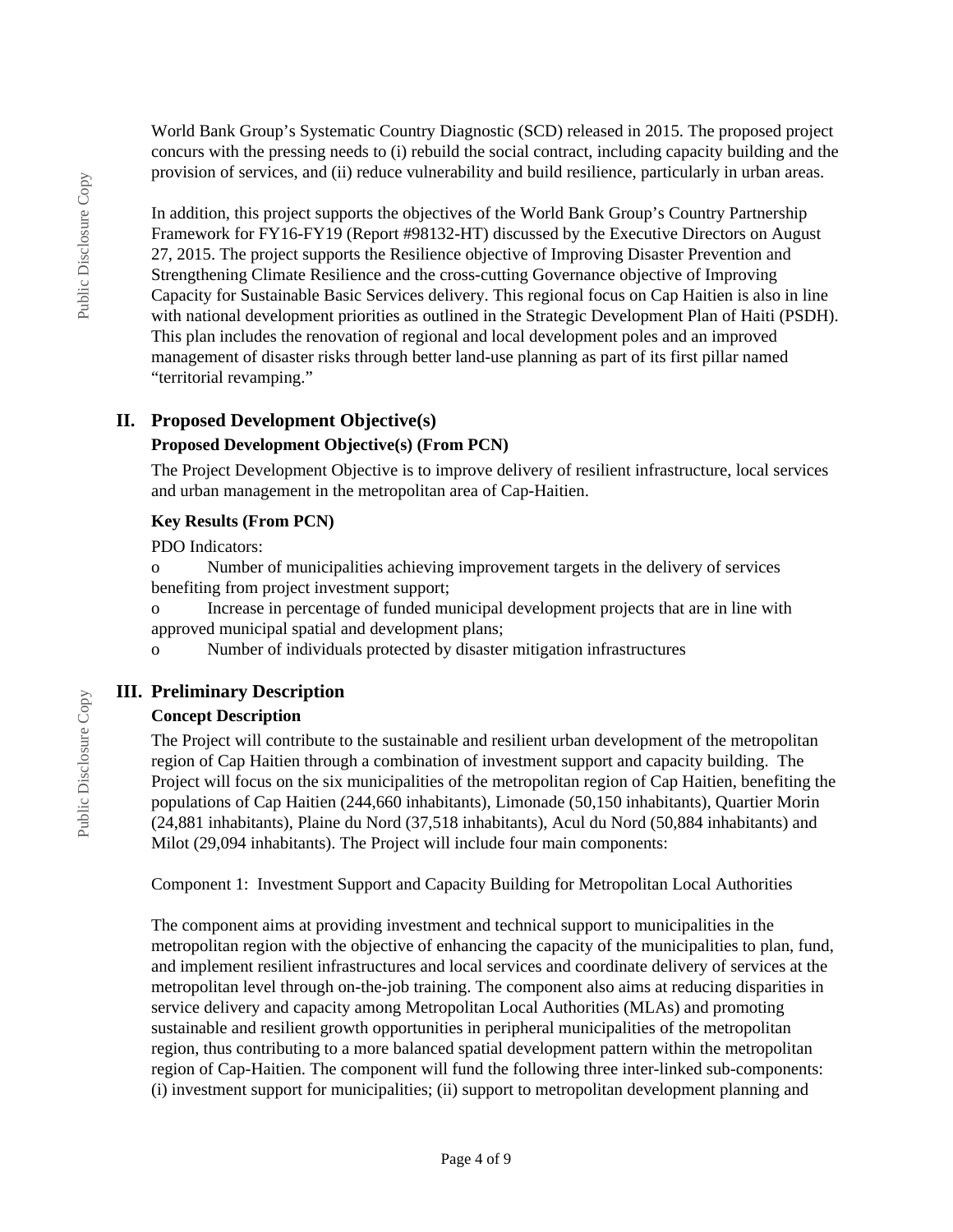strategies, and (iii) institutional strengthening and capacity building for municipalities. Resilience considerations will be mainstreamed in all sub-components.

Sub-component 1-1: Investment support for municipalities

This sub-component aims at strengthening municipal capacity to deliver local services through targeted investment support and on-the-job training. To do so, this sub-component would fund a line of financing (grant) and implementation support for small scale municipal investments (subprojects) identified based on local priorities and implemented under a number of conditions and incentives agreed with the MLAs to ensure the sustainability and resilience of the investments, and full alignment with metropolitan and local plans. The investment support will help MLAs to (i) respond effectively to local demand for better and more resilient services and infrastructures and gain greater credibility with their constituencies through immediate and visible service delivery improvements, and (ii) support implementation of selected pilot inter-municipal projects of metropolitan relevance

The design of the line of financing will build on the experience of the Investment Fund of Local Authorities (FICT) under the pilot Appui à la Gouvernance et à l'Investissement Local en Haiti (AGIL) (Euro 5.5 million) funded by the European Union in 16 municipalities in the North and North-East Departments. One of the emerging lessons learnt from AGIL is the importance of providing strong technical support to the municipalities in the implementation of works. The line of financing would comprise two complementary windows:

(i) investment support for small-scale municipal investments. The objective of this window would be to build local capacity to implement resilient urban development sub-projects through on-the-job training.

(ii) investment support for pilot inter-municipal investments. The objective of this window is to incentivize municipalities to take incremental steps toward inter-jurisdictional voluntary cooperation at the metropolitan level by supporting MLAs in the joint identification, preparation, and implementation of small-scale, inter-municipal pilot investments – with potential demonstration effects on the benefits of metropolitan coordination. Possible inter-municipal projects that could be financed under this window include rehabilitation of inter-municipal roads, solid waste management, and disaster preparedness plans.

Municipal sub-projects would be identified by MLAs in line with needs identified in the Local Investment Plans, and based on conditions, eligibility criteria and incentives set in the Operational Manual. The project will draw on municipal implementation capacity and participatory mechanisms developed under the Cultural Heritage Preservation and Tourism Sector Support Project and the Urban Community Driven Development Project (PRODEPUR) for the selection of the investments. It is expected that the first batch of municipal investments will be identified during project preparation.

Sub-component 1-2: Support to Metropolitan Development Planning and Strategy

This sub-component will support strategy and planning for resilient metropolitan development to provide a coherent strategic framework for the development and implementation of local plans. The subcomponent will finance the following activities: (i) update and validation by local constituencies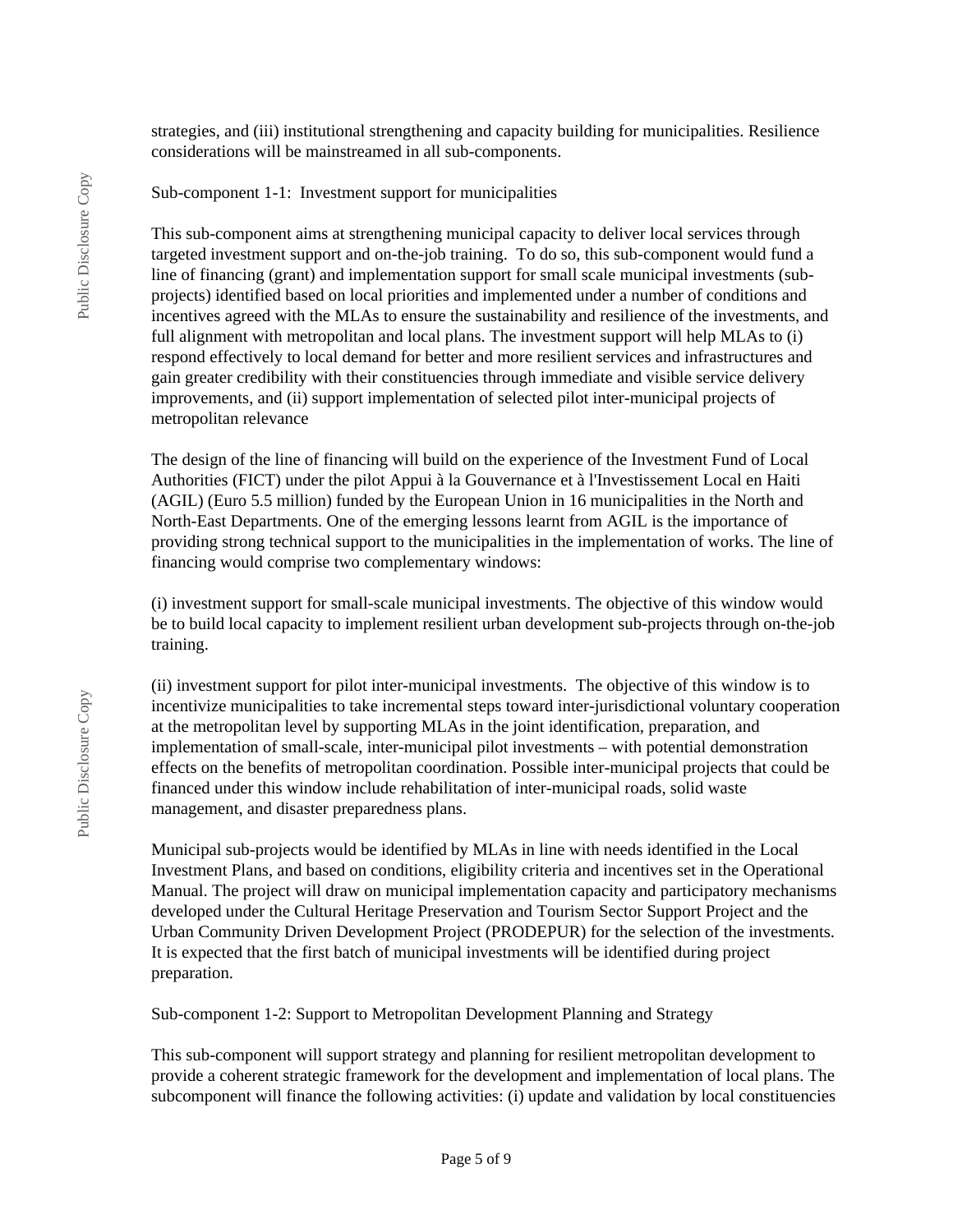of the existing metropolitan strategy for Cap Haitien (Esquisse de Plan d'Urbanisme) prepared in 2013 by the Ministere de la Planification et de la Cooperation Externe (MPCE); (ii) development of a metropolitan plan with associated investment and financing plan incorporating resilient considerations; and (iii) detailed studies for selected priority resilient metropolitan services as identified in the metropolitan plan. In the absence of a regional metropolitan agency, it is expected that the departmental office of the MPCE in the North, which led the preparation of the 2013 plan, will continue coordinating the metropolitan planning function with municipalities. Special attention will be paid to the governance and institutional arrangements of the metropolitan planning process, and participatory process will developed to ensure ownership of the participating municipalities in the metropolitan planning process.

Sub-component 1-3: Institutional strengthening and capacity building for municipalities.

This sub-component will support capacity building for institutional strengthening of municipalities in the priority areas of (i) municipal development and resilient spatial planning and (ii) municipal finance. Capacity building would aim at strengthening capacity of the municipalities to provide sustainable local services, with an emphasis on resilient planning for urban expansion. Given the significant difference in capacity and needs across the MLAs, a customized capacity building program will be developed for each municipality, while aiming to bring all MLAs to a minimum level of institutional capacity. The delivery of capacity building will draw on local institutions (e.g. the University of Limonade) to the extent possible to ensure the sustainability of the outcomes. Progress in the implementation of the capacity building agenda will be rewarded with a higher allocation under the line of financing for small-scale municipal investments.

The capacity building program will build on the Programme d'Intervention Nord/Nord-Est (PINNE), a flagship initiative of the Ministry of Interior and Local Authorities (MICT) covering 16 municipalities. Five of the six MLAs receive support from PINNE (except Plaine du Nord). PINNE aims at strengthening municipal administrative structures by funding the recruitment and training of competitively hired key professional municipal posts based on local needs. The capacity building will also complement the LOKAL+ project (\$19.8 million, Jan 2013-2018), funded by USAID in 9 municipalities in Haiti, including 3 MLAs (Acul du Nord, Cap-Haitien and Limonade). LOKAL+ provides technical support to municipalities to generate a sustainable increase in local own-source revenues.

Component 2: Investments in Vulnerability Reduction and Climate Resilient Urban Infrastructures.

The component aims at building the physical resilience of Cap Haitien metropolitan area through vulnerability interventions in selected high risk areas. This includes urban watershed restoration and river bank stabilization interventions, and strengthening institutional capacity to maintain urban infrastructure. These interventions builds on the results from a detailed flood risk assessment of Cap Haitien, conducted in 2014 under the Emergency Bridge Reconstruction and Vulnerability Reduction Project (P114292).

The component will fund the following three sub-components: (i) integrated urban "ravines" management; (ii) investments in flood mitigation management, and (iii) investments in resilient infrastructure.

Sub-component 2-1: Integrated Urban "Ravines" Management.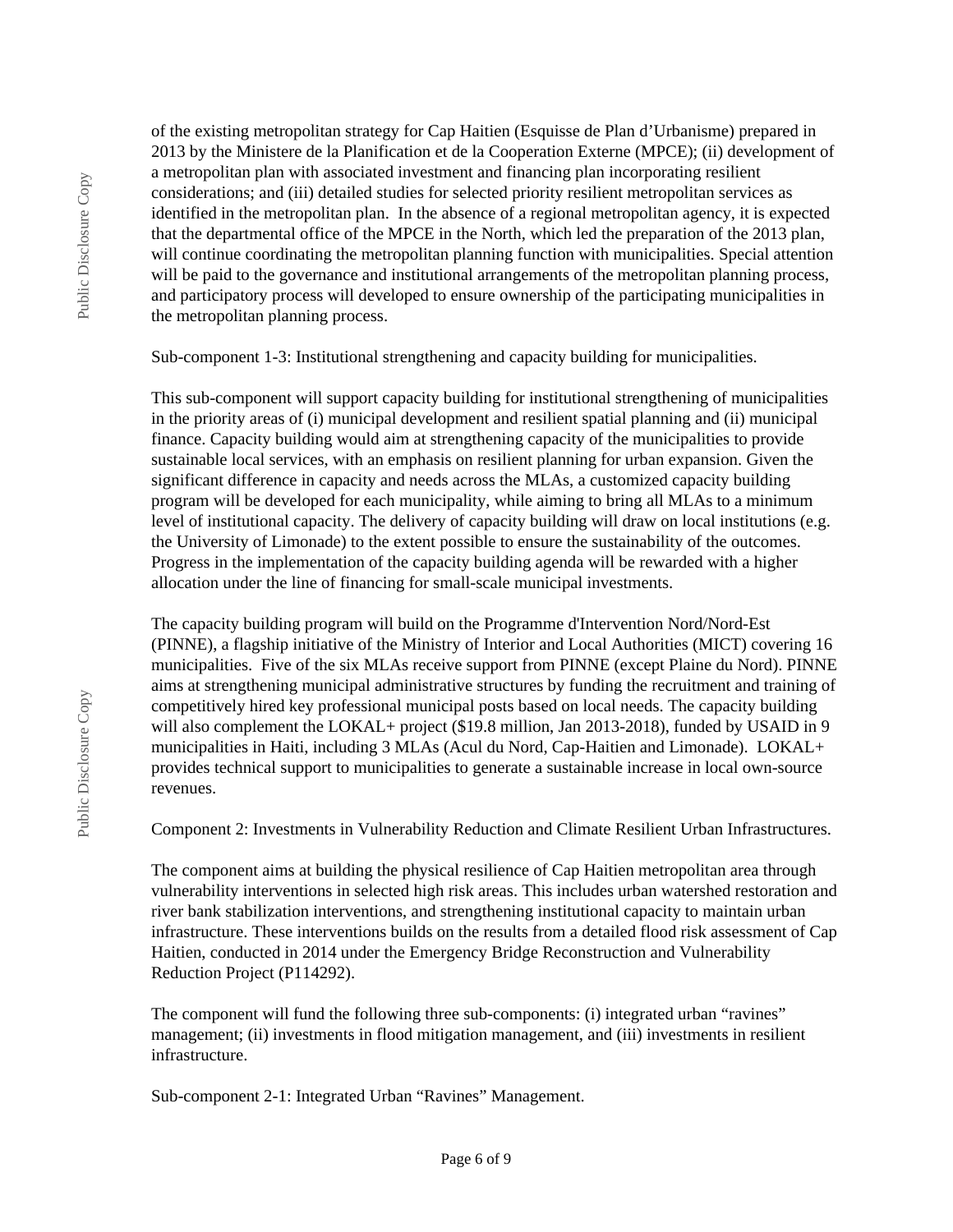Public Disclosure Copy Public Disclosure Copy The objective of this sub-component is to pilot risk mitigation interventions in specific ravines of Cap Haitien in the context of an integrated urban watershed management approach. Specific activities identified include: (i) the preparation of an urban watershed management plan (with flood and landslide risk analysis using high resolution data already collected under the on-going IDA financed DRM and Reconstruction project), (ii) the identification of ravine corridors and critical points for interventions, (iii) upper watershed restoration activities to reduce storm water runoff, and (iv) lower watershed interventions such as slopes stabilization, canal cleaning and sediment management, and protection of critical urban infrastructures.

The sub-component will also support the establishment of a service responsible for maintenance and cleaning of the cities' canals and drainage systems and roads within the Direction Départementale and/or the municipality, and in coordination with the ongoing waste management inter-municipal project to better ensure the sustainability and efficiency of the mitigation interventions' implementation.

Sub-component 2-2: Investments in Flood Mitigation Management.

This sub-component aims at protecting the populations living in the proximity of the Rivière Haut du Cap from flooding, and stop illegal urbanization along the river banks. To do so, this subcomponent will include (i) the development of an integrated flood management plan for the metropolitan area of Cap Haitien, (ii) the cleaning of the river from solid waste and sediments, and (iii) the stabilization of the river banks with infrastructure works and its occupation with public spaces.

Cleaning operations associated with removal of materials accumulated in the Rivière Haut du Cap will be carefully designed to avoid the redirection of the removed material towards the river's upstream areas or the estuarine water basin of Bassin Rodo where land is illegally reclaimed with solid waste as well as to ensure proper handling and treatment of the removed materials.

Sub-component 2-3: Investments in Resilient Infrastructure

Within the designated metropolitan region, the proposed project would support a balanced urban metropolitan development by financing complementary medium-scale resilient infrastructure investments to benefit local communities such as public structural investments at the communal levels pertaining to small urban equipment, water and sanitation facilities. This subcomponent would also focus on specific locations of the transportation network that are known to be vulnerable to erosion, flash floods, river overflows, and sea level rise, given their importance in terms of access and connectivity to social and economic services such as health centers, airports, or domestic markets.

Component 3: Contingent Emergency Response

The proposed Project includes a Contingent Emergency Response (CER) component, to respond rapidly at the GoH's request in the event of an eligible emergency, including, the carrying out of emergency infrastructure reconstruction, rehabilitation and associated studies (Emergency Response Activities). Disbursements would be made against a list of critical goods or the procurement of goods, works, and consultant services required to support the immediate response and recovery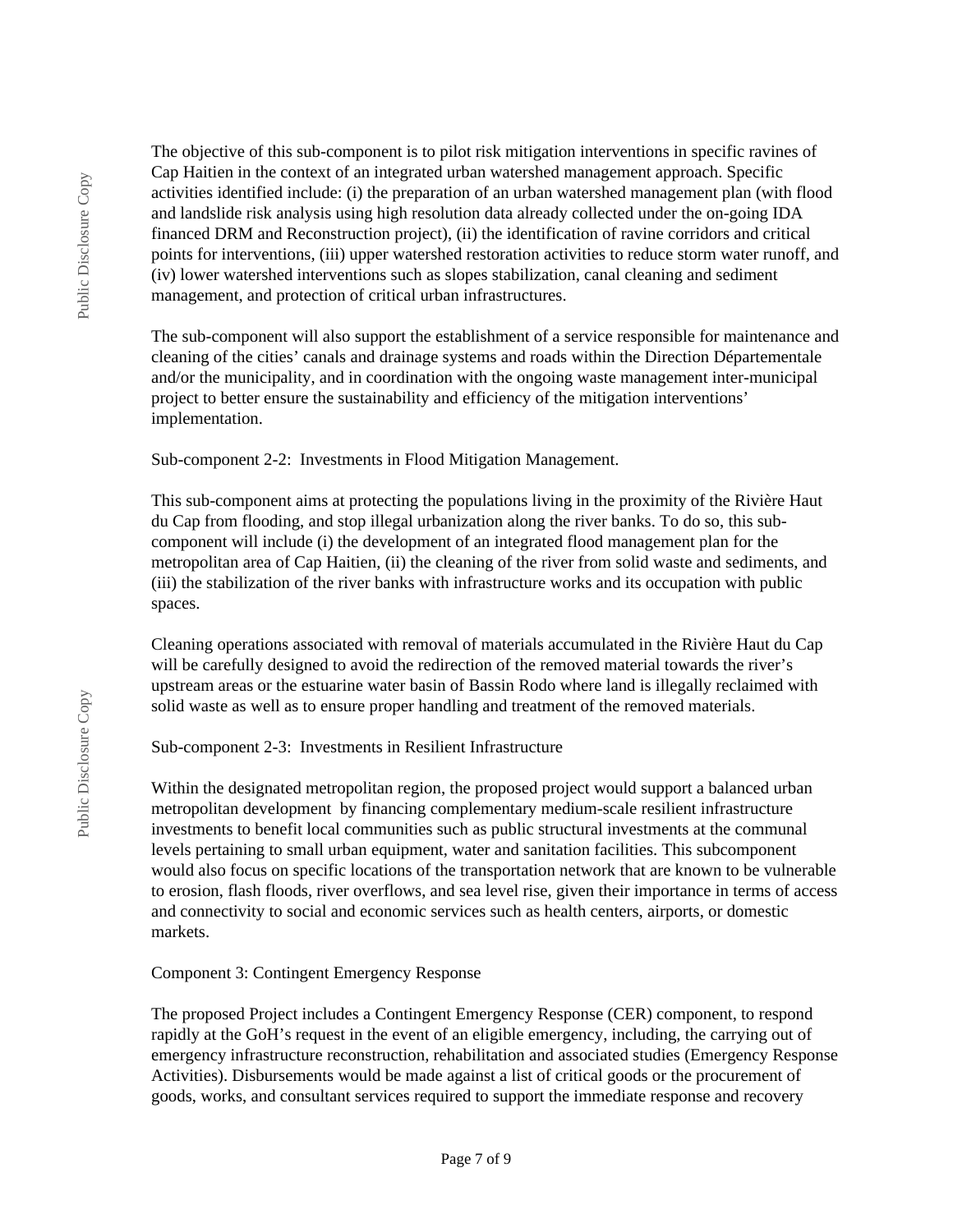needs of the GoH. If not disbursed 24 months prior to the closing date, the resources will be reallocated to other project components.

Component 4: Project Management and Implementation Support

This component would finance the costs associated with strengthening and developing the institutional capacity for Project management, coordination, implementation, and monitoring and evaluation, as well as costs associated with supporting the project implementing agencies.

Component 4 would be divided into two sub-components. Sub-component 4.1 would finance the strengthening of UCP-DPC/MICT capacity for: (i) overall coordination of the Project including, consolidation of financial and progress reports; and (b) management, coordination, implementation, monitoring and evaluation of the municipal strengthening and emergency preparedness capacities elements of the Project. Sub-component 4.2 would finance the strengthening of the capacity of the UCE-MTPTC for management coordination, implementation, monitoring, and evaluation of all civil works aspects of the project.

## **IV. Safeguard Policies that might apply**

| <b>Safeguard Policies Triggered by the Project</b> | <b>Yes</b> | N <sub>0</sub> | TBD |
|----------------------------------------------------|------------|----------------|-----|
| Environmental Assessment OP/BP 4.01                | x          |                |     |
| Natural Habitats OP/BP 4.04                        |            |                | ×   |
| Forests OP/BP 4.36                                 |            | x              |     |
| Pest Management OP 4.09                            |            | ×              |     |
| Physical Cultural Resources OP/BP 4.11             | ×          |                |     |
| Indigenous Peoples OP/BP 4.10                      |            | ×              |     |
| Involuntary Resettlement OP/BP 4.12                | ×          |                |     |
| Safety of Dams OP/BP 4.37                          |            | x              |     |
| Projects on International Waterways OP/BP 7.50     |            | X              |     |
| Projects in Disputed Areas OP/BP 7.60              |            | X              |     |

## **V. Financing (in USD Million)**

| Total Project Cost:          | 37.50 | Total Bank Financing: | 30.00 |               |
|------------------------------|-------|-----------------------|-------|---------------|
| <b>Financing Gap:</b>        | 0.00  |                       |       |               |
| <b>Financing Source</b>      |       |                       |       | <b>Amount</b> |
| <b>BORROWER/RECIPIENT</b>    |       |                       |       | 0.00          |
| <b>IDA</b> Grant             |       |                       |       | 30.00         |
| Strategic Climate Fund Grant |       |                       |       | 7.50          |
| Total                        |       |                       |       | 37.50         |

## **VI. Contact point**

#### **World Bank**

Contact: Elisa Muzzini